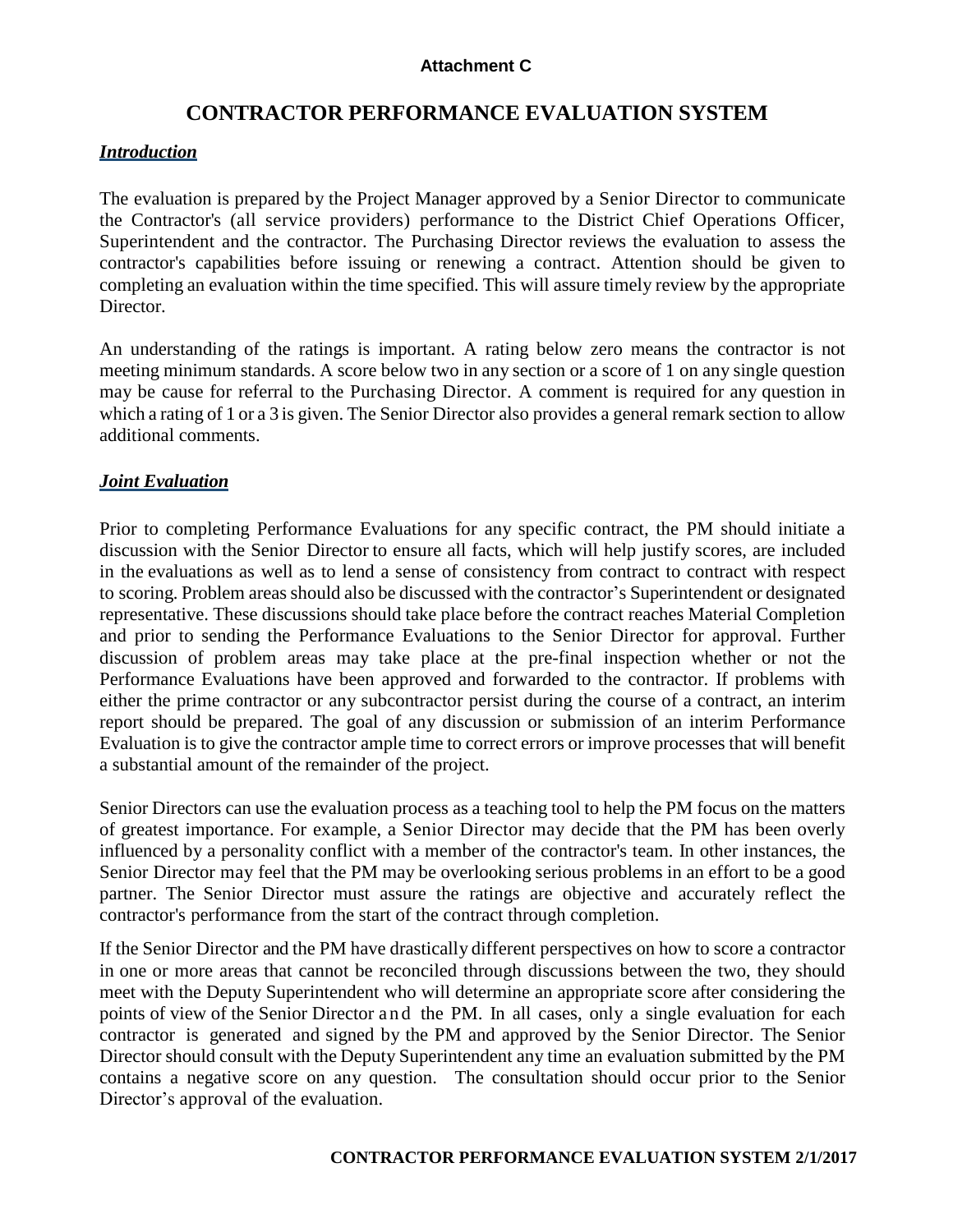## **Guidelines for Contractor Performance Evaluation**

# *Evaluation Frequency*

- 1. For contracts substantially complete within one year, a Final Evaluation shall be completed on or around the Material Completion Date.
- 2. For contracts planned for a duration of more than one calendar year, a Year End evaluation shall be prepared at the end of each construction cycle. In addition, a Final Evaluation shall be prepared on or around the Material Completion Date. In the year of Material Completion, a Year End Evaluation is not required.
- 3. Interim evaluations may be made at the PM's discretion or upon request of the Senior Director or the Purchasing Director. An interim evaluation should be considered on projects if significant problems arise during start-up or early schedule implementation.
- 4. If significant time has elapsed between Material Completion and Final Acceptance, or when significant work has taken place during this time, the PM may submit a second Final Evaluation pertaining to the contractor's performance between these two dates. A good use of this type of evaluation would be to rate a contractor's performance when attempting to obtain a Notice of Termination or on a contract in which significant work was added at the pre-final inspection. A note should be placed in the General Comments stating the period this second Final Evaluation covers as well as why the evaluation was necessary.
- 5. The district reserves the right to conduct subcontractor's evaluations upon completion of that subcontractor's work items. For subcontractors that work on a contract for more than one construction season on a multi-year contract, the PM should determine the need for a Year End Evaluation.

As with prime contractors, the PM has the option of preparing an interim evaluation for any subcontractor. PM should use reasonable judgment in determining whether a subcontractor has done sufficient work to make an evaluation meaningful. While the general guideline is to complete an evaluation for any subcontractor performing at least \$30,000 of work on a project, an evaluation is not required when there is insufficient opportunity to observe a subcontractor's performance. The PM always has the option of completing an evaluation even when the amount of work performed is small.

# *Evaluation Considerations*

The evaluation should provide an objective and complete evaluation of contractor performance. The evaluation process is designed to meet two goals. One goal is to help contractors identify areas in which they need to improve their performance. The second goal is to provide objective information on contractor performance for making prequalification decisions and to impose sanctions on contractors that are unwilling or unable to meet SCCPSS guidelines.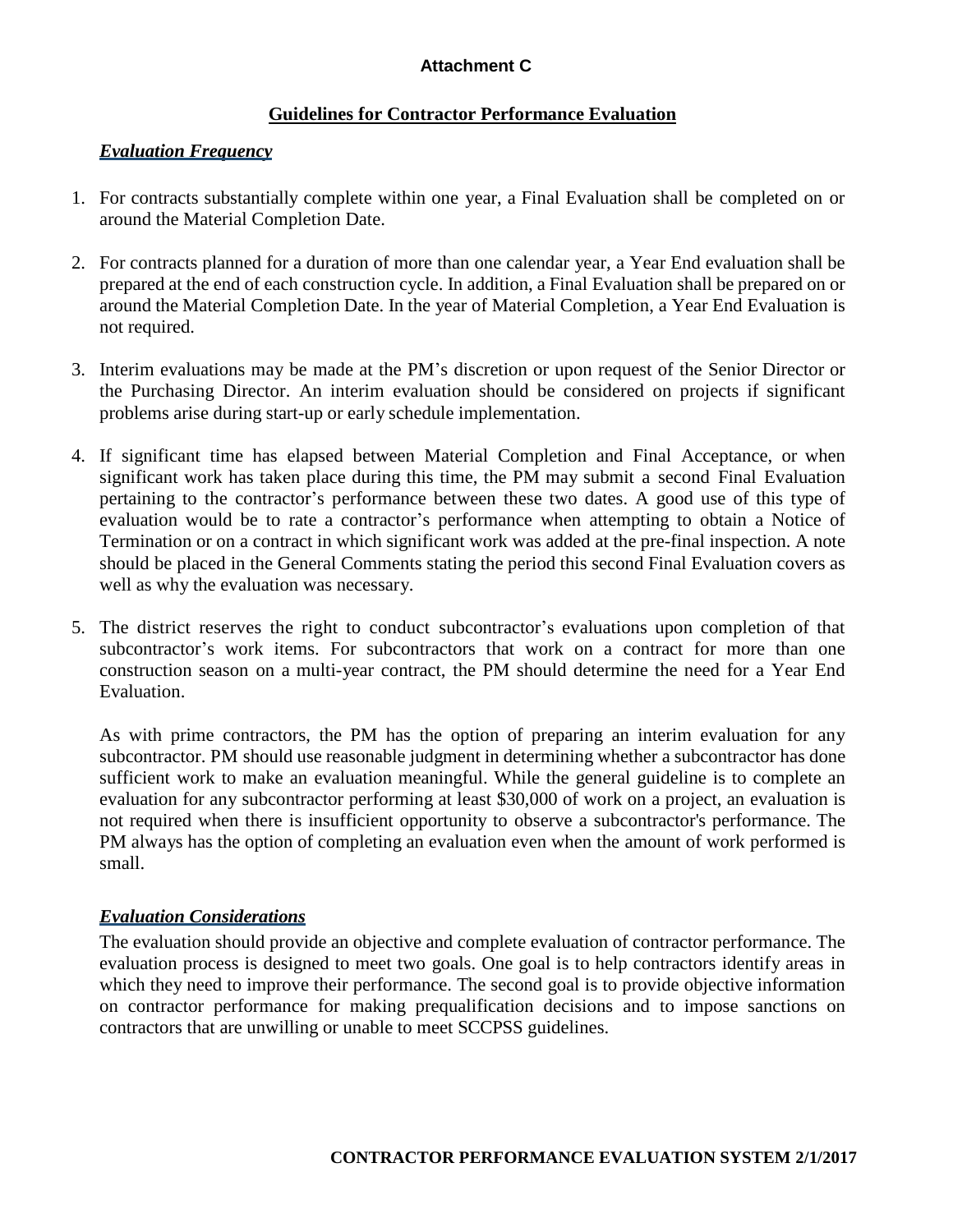The basic assumption is that most contractors want to improve and perform acceptable work for SCCPSS. The PM should discuss performance issues with the contractor as soon as problems are apparent. These discussions should be documented in the daily reports. On-going problems warrant written communications. This written information can be attached to the evaluation to justify scores and provide the background necessary should disputes arise on the contract. Thus, low evaluation scores should not be a surprise to the contractor.

For this process to be effective, the PM must set aside any preconceived ideas-both pro and con- that he/she has about the contractor and quality of its work. The evaluation must focus on experiences specific to that contract. The PM should examine the relationship with the contractor and its performance on the entire project rather than overly focusing on isolated incidents. At the same time, a continuing pattern of problems may warrant low scores. While some disagreements may occur on any project, it is important to look beyond these moments to keep the report as objective as possible.

The evaluation processshould begin at the Preconstruction Conference with a discussion to ensure the contractor is familiar with the evaluation process. This is an opportunity to communicate the importance of the evaluation to the contractor and to share the PM's expectations on what is considered acceptable performance. At this time, the prime contractor should designate the person in its organization who should receive the evaluation reports. The preconstruction conference should also be used to discuss events that would trigger an interim report. SCCPSS and the contractor should determine if there might be a point in the construction process where an interim report would be of value to both parties and would allow the contractor maximum opportunity to upgrade its performance.

An interim report can be generated at any time during construction and does not necessarily need to be triggered by poor performance. Experience has shown projects that will experience severe problems generally exhibit these problems very early in the process. For this reason, if unreasonable delays in start-up or serious quality or process problems occur within the first 15-45 days, an interim report may be prepared to bring these concerns to the attention of the contractor and if necessary, SCCPSS management.

#### *Subcontractor Considerations*

While the evaluation of a subcontractor remains a joint effort of the PM and Program Manager, the PM's assessment may carry more weight in evaluating a subcontractor who is only on the job for a short time. The PM mayalso need to confer with inspectors who actuallyobserved the subcontractor's work.

Even though a separate evaluation is prepared for each subcontractor, each subcontractor's performance - good and bad - is also a reflection on the prime contractor and should be considered in determining the appropriate rating for the prime.

Deficiencies noted with respect to a subcontractor's work shall be discussed prior to the completion of their work. It is understood that, often, subcontractors might only be present for a short duration, and that discussion of deficiencies might not be possible prior to the completion of a Final Performance Evaluation. In these instances, the PM should make phone or e-mail contact with the subcontractor's project representative to discuss problem areas prior to submitting their Performance Evaluation for approval.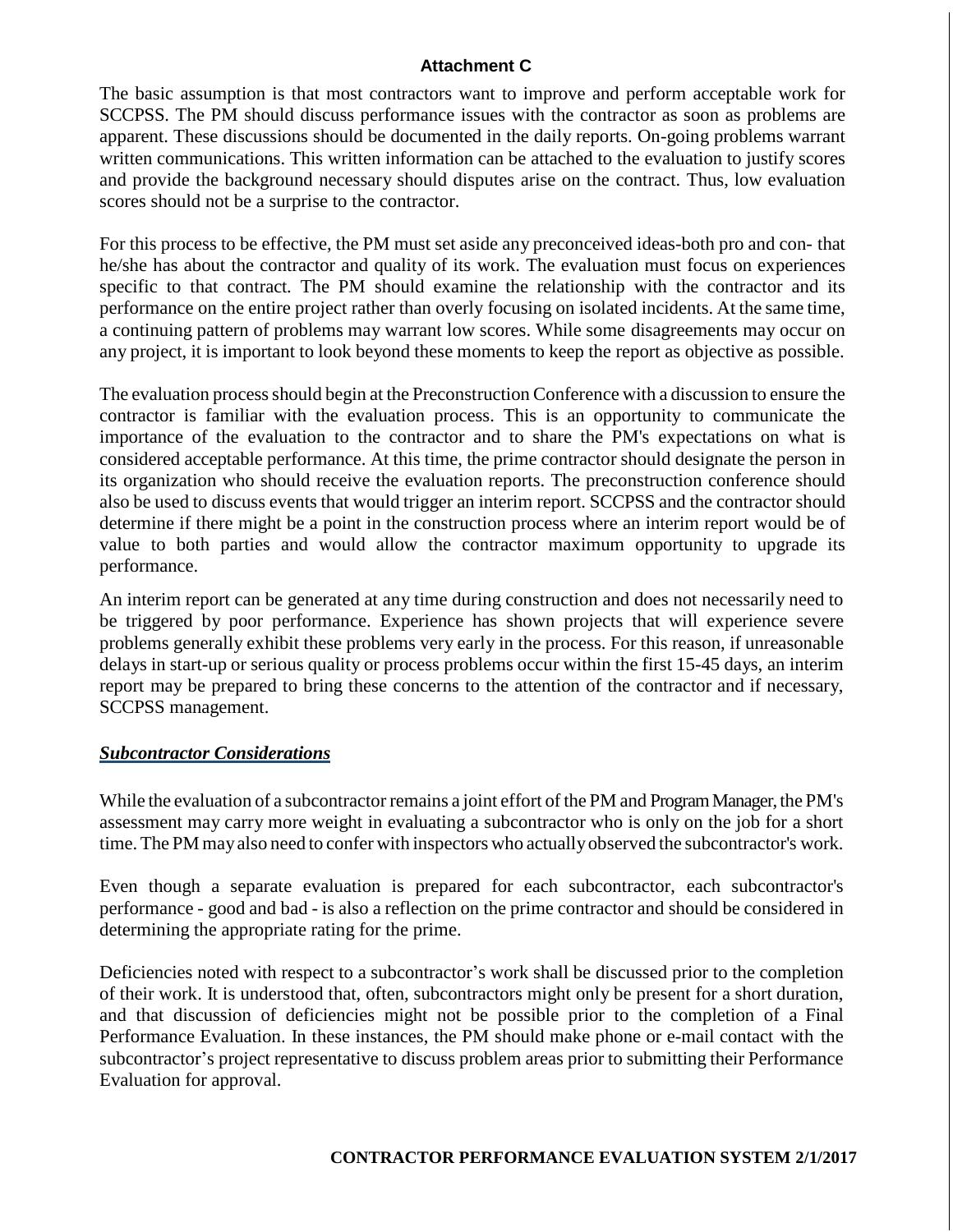# *Grading Scale*

The following are intended to be a general guide on when a particular score should be given:

The 3 score (exemplary) should be given when a contractor has virtually always fulfilled its obligations and has done so completely and without prompting. This rating may be used when the contractor has exceeded requirements to build a good product and may have exercised ingenuity to improve the product and/or lower the cost. This rating is for exceptional performance.

The 2 score (proficient) should be given when performance is satisfactory. The contractor has generally performed its obligations satisfactorily. The problems experienced and PM directed corrective actions are average for an operation of the type being performed. The product meets the required criteria. This rating is for average or at-standard performance.

The 1 score (ineffective) should be given for generally unsatisfactory performance. This rating indicates the contractor failed to perform obligations correctly even when reminded and directed to do so. Poor performance, work consistently failed to meet expectations, improper attitude to direction, and failure to timely prosecute the work may prompt this rating. This rating is for excessively poor performance.

## *Quality of Materials and Workmanship*

This section relates to the overall quality of the service or product. Included are component items such as quality of subcontractor work and materials, as well as the completion of punch list items and final clean up. This includes the overall quality of construction practices, and quantity of items that required replacement or were of marginal quality. In addition, the quality of the finished product and the smoothness, if applicable, compared to other projects of a similar nature.

# *PM Responsibility*

Once the PM submits a Contractor Performance Evaluation, the Senior Director will receive notification by e-mail stating such.

The Senior Director c o m m e n t s can be done in the "General Comments" section. The Senior Director for any specific question cannot enter score Comments.

Upon completion of review, the Senior Director may choose one of the following options:

#### **1. Save and Send Back to Reviewer**: This might be done in the following types of situations:

- The Senior Director perceives the scores to either not accurately reflect the work or were not consistent with scores from other contracts for similar type and quality of work.
	- PM provided insufficient comments to specific questions.
	- Incorrect information.
	- Evaluation lacks appropriate attachments to justify comments.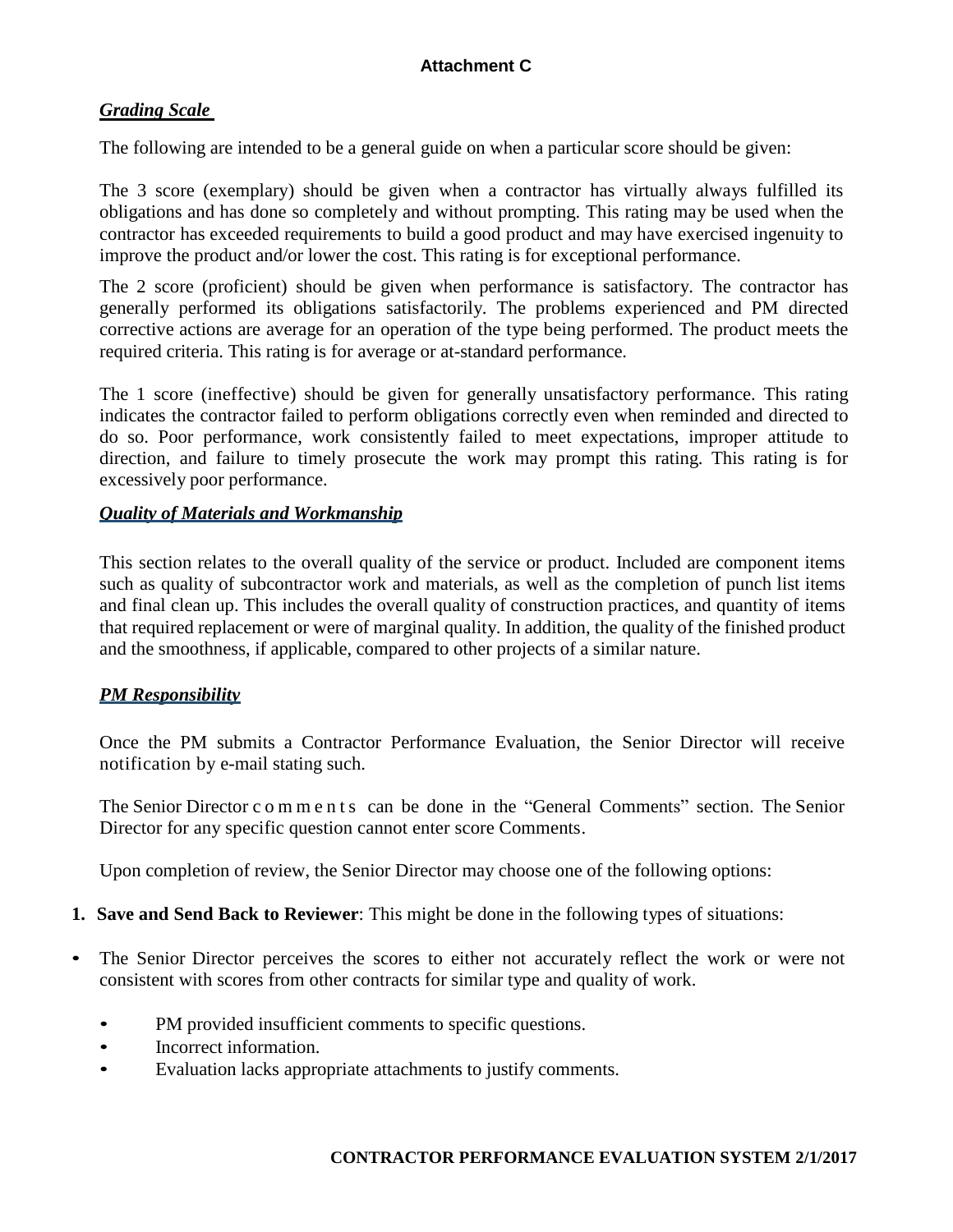- A comment as to why the evaluation is being returned unapproved must be made in the Evaluation Log.
- **2. Save and Approve**: In this situation, the Senior Director a gre es with the evaluation. Once this option is selected, the evaluation is approved, an e-mail is then sent to the contractor's representative (Contractor Responsible Person) for review.
- **3. Appeal:** After evaluation approval, if the contractor appeals the evaluation, the Senior Director is responsible for placing it into Appeal status and following the Contractor Appeal section below.

*Note:* The Senior Director may attach documents to an evaluation using the same process, described above, as the PM.

# *Contractor Score*

Scores from each of the sections are summarized and totaled near the bottom of the evaluation. A score of less than two in any section, or a score of 1 (ineffective) on any rating question may result in referral to the Purchasing Director.

# *Score Comments and General Comments*

Score Comments are summarized and General Comments may be made in these sections, which appear near the bottom of the evaluation. Use of these sections has been discussed previously.

# *Contractor Performance Evaluation Log*

As an evaluation progresses through the system, a comment can be added to the log Comments that go to the Evaluation Log in Acorn will not be visible on the evaluation that is sent to the contractor.

# *Contractor Appeal*

The evaluation does not require the signature of the contractor's project designated representative (Contractor Responsible Person). A contractor that disagrees with an evaluation may make an appeal by contacting the Senior Director in writing within 10 days of receiving the evaluation. Upon receiving this notice, the evaluation should be revisited and the Contractor Performance Evaluation shall be placed into Appeal status. The contractor should be afforded an opportunity to discuss the evaluation and make a case for an adjustment to any of the ratings. This opportunitymay take the form of a phone conversation or a face-to-face meeting. After considering the contractor's position, the Senior Director may choose to have the PM adjust the ratings or leave them as submitted. In either case, the PM will have to resubmit the evaluation. Correspondence regarding the appeal as well as minutes taken at any meeting regarding the appeal should be included in the attachments to the evaluation.